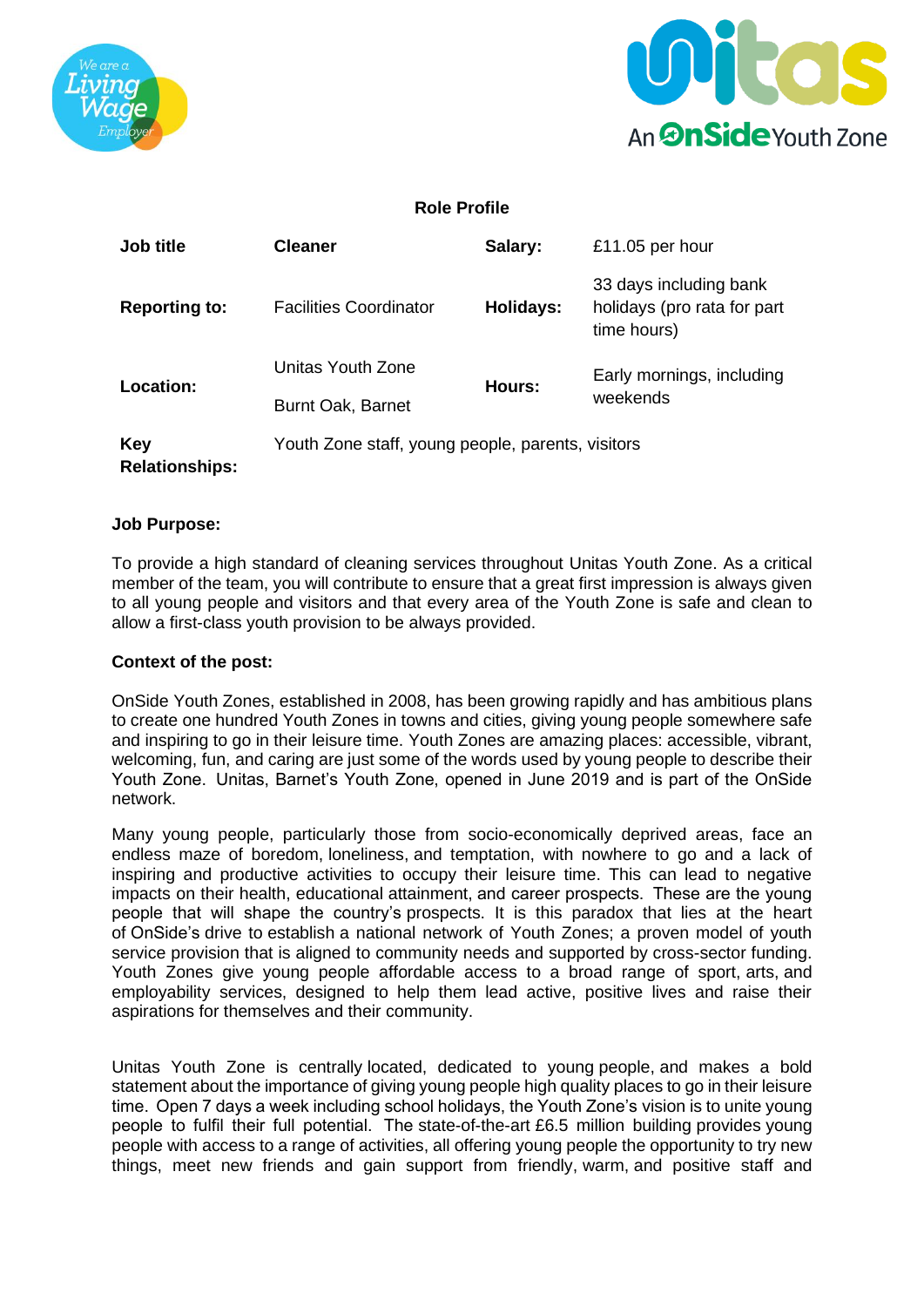



volunteers. The facilities include a 3G pitch, a gym, sports hall and recreation area, and dance, arts, music, and media suites.

## **Duties and Responsibilities General**

- Be a role model for young people and present a positive "can do" attitude
- Take personal responsibility for own actions
- Commit to a culture of continuous improvement
- Work within the performance framework of Unitas Youth Zone and OnSide
- Represent Unitas Youth Zone positively and effectively in all dealings with internal colleagues, and external partners
- Comply with all policies and procedures, with particular reference to safeguarding, codes of conduct health and safety and equality and diversity to ensure all activities are accessible
- Represent Unitas Youth Zone positively and effectively in all dealings with internal colleagues, and external partners
- To be alert to issues of safeguarding and child protection, ensuring the welfare and safety of Youth Zone members is promoted and safeguarded, and to report any child protection concerns to the designated Child Protection Officers using the safeguarding policies, procedures and practice (training to be provided)
- To assist with any promotional activities and visits that take place at the Youth Zone
- To actively promote the Youth Zone and positively contribute towards increasing Youth Zone membership
- To always adhere to Unitas Youth Zone policies, with particular reference to Health and Safety, Safeguarding and Equal Opportunities
- To be willing to step in and step up, and not see the below set of duties and responsibilities as exhaustive

## **Duties and Responsibilities - Detailed**

- To be responsible for cleaning areas of the Youth Zone as allocated by the Facilities Coordinator or other appropriate manager
- To perform various cleaning activities including cleaning toilets, sanitary fittings and surrounds; spot cleaning of spillages; wiping furniture, ledges, pipes, paintwork, doors and polishing door glass; emptying and cleaning bins; mopping and spray cleaning hard floor surfaces; floor polishing; wiping, polishing and straightening furniture; replenishing supplies in toilets; and moving items of furniture and equipment
- To operate cleaning machinery for cleaning soft and hard surfaces, such as vacuum cleaners and polishers
- To follow opening and closing procedures
- To report any emergency maintenance problems, including toilets and other water fixtures, or hazards immediately to the Facilities Coordinator
- Carry out any other reasonable duties as requested by management